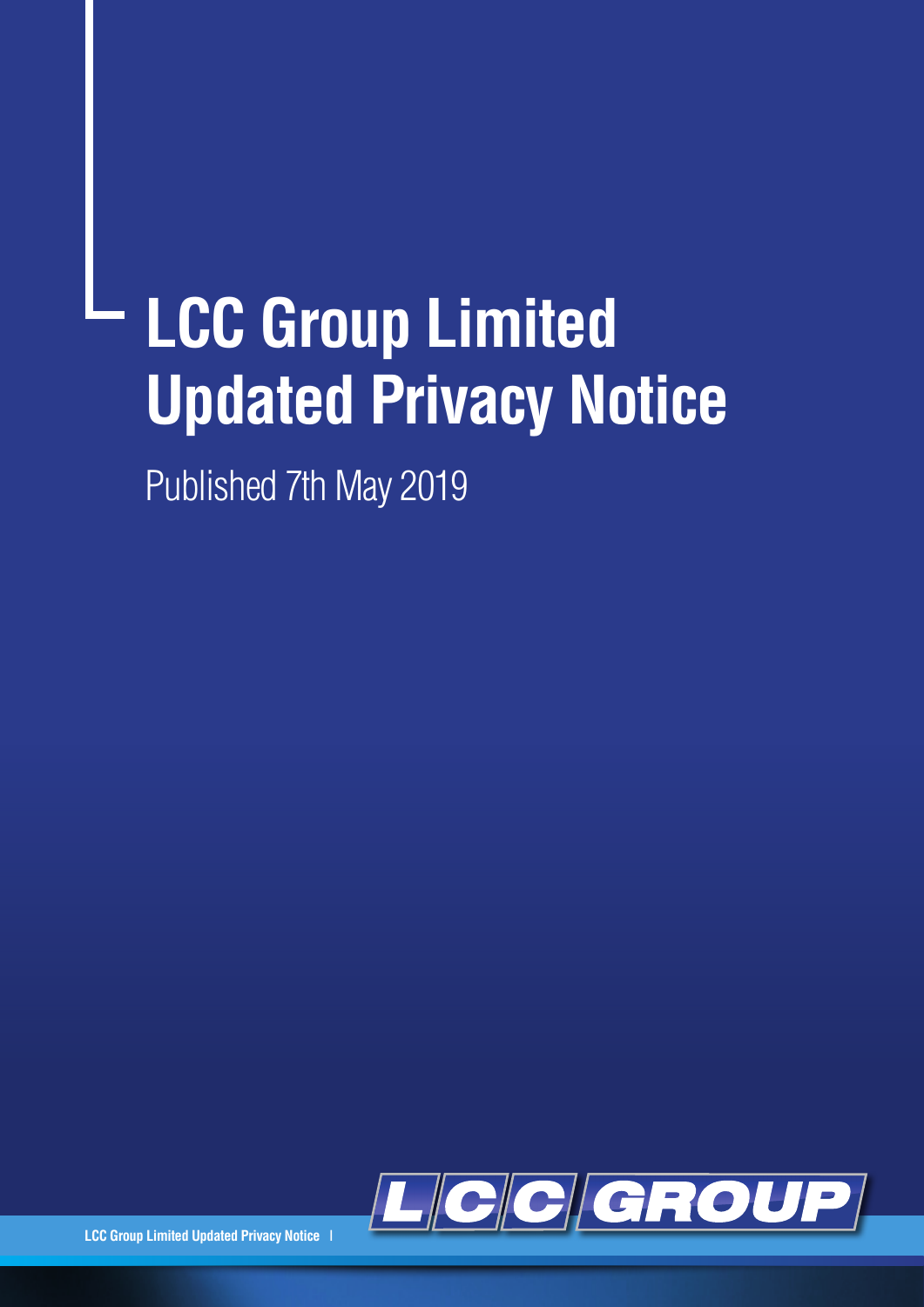**This Privacy Notice applies to the LCC Group of Companies and all related companies and/or subsidiaries, except as may be expressly provided for to the contrary on an LCC website, application or other product.** 

**If you are not in agreement with the content of this Privacy Notice then LCC will regrettably be unable to provide you with services.**

# **Our contact details**

| <b>LCC Group Limited</b><br>16 Churchtown Road,<br>Cookstown,<br><b>County Tyrone</b><br><b>BT80 9XD</b> |                           |
|----------------------------------------------------------------------------------------------------------|---------------------------|
| <b>Co. Registration Number:</b>                                                                          | NI031142                  |
| Website:                                                                                                 | www.lccgroup.co.uk.       |
| <b>Data Protection Officer:</b>                                                                          | Ms Aileen Kelly           |
| Tel:                                                                                                     | 02886760651               |
| Email:                                                                                                   | aileen.kelly@lissancc.com |

We do not currently transfer your personal data to outside of European Union or European Economic Area. However, given the forthcoming exit of UK from EU, and in the event that this position changes, we will seek to ensure continued compliance with all applicable GDPR legislation, the Data Protection Act 2018 and all relevant rules and /or recommendations in order to protect your data.

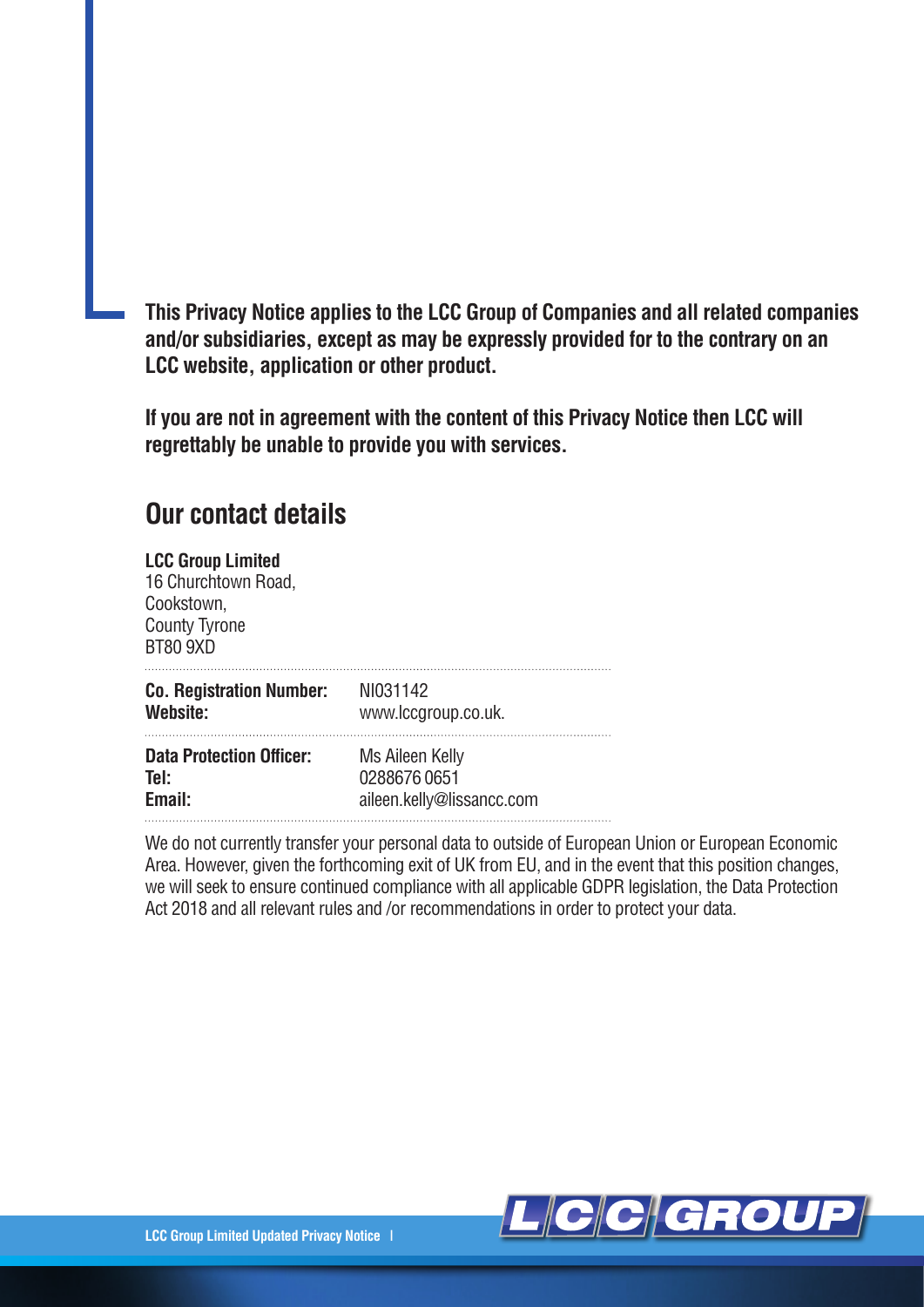# **What type of information we have**

We follow the data minimization principle. We collect the minimum amount of personal data needed for the efficient execution of service or delivery of product to you. Examples that we find we require are:

- (a) Personal identifiers, contacts and characteristics
- (for example, name, address, email address (contact details))
- (b) Banking or debit/credit card details for payments
- (c) Complaints/Feedback from you or content you upload to our website or social network pages
- (d) Photos or videos recorded within our premises

#### **How we get the information and why do we have it**

Most of the personal information we receive and process is provided to us directly by you for one of the following reasons:

- Legitimate Interests
- Lawful Contractual basis

We also receive personal information indirectly, from the following sources in the following scenarios:

• Third Parties or Agents such as those who market and sell our products and who have concluded contracts on our behalf will provide personal data required to fulfil the relevant contracts.

#### **The lawful bases we rely on for processing this information are:**

- (a) Your consent. You are able to remove your consent at any time. You can do this by contacting the Data Protection Officer whose details are provided above.
- (b) We have a contractual obligation.
- (c) We have a legal obligation.
- (d) We have a legitimate interest.

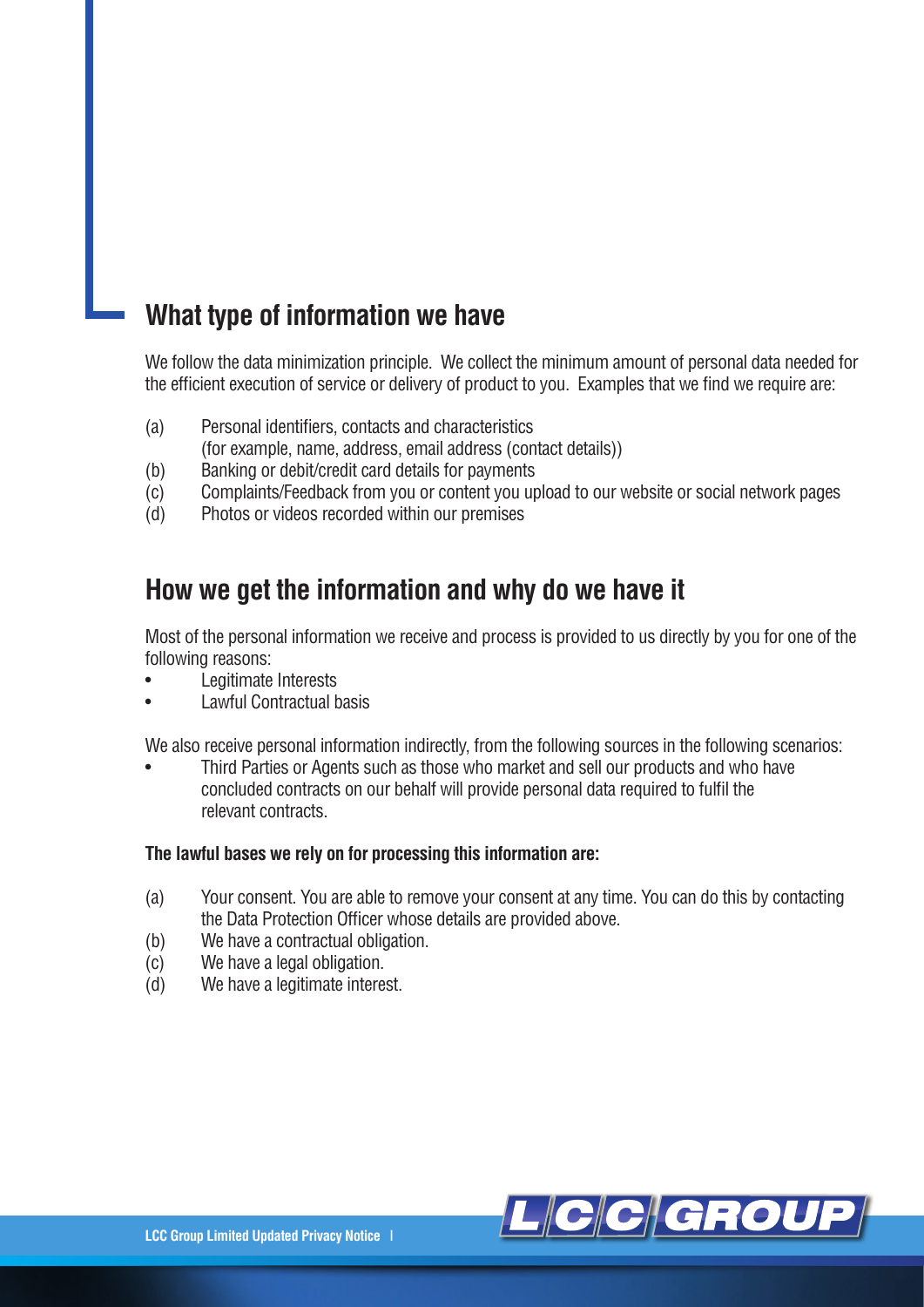### **Do we share your information?**

- **1**. LCC have a number of group and related companies throughout the UK and Europe therefore it is likely that you could engage in business with more than one LCC legal entity. Your personal data is shared across the LCC Group of companies but at all times the data will remain with the LCC Group system.
- **2.** We may use third party service providers or processors to help us to administer certain activities on our behalf, such as fulfilling purchases, processing credit card payments, performing credit checks, debt enforcement action, providing advertisements, providing CCTV solutions, tracking effectiveness of our marketing campaigns, usage of our websites and apps. As such, to execute such services we may have to share personal data about you with these partners, but only to the extent necessary to perform the services they carry out on our behalf, and ensuring they comply with all data protection rules.
- **3.** LCC might be required to share your personal data with external parties such as HMRC, police, courts, or other government institutions. We will only do so upon receipt of appropriate requests accompanied by sufficient legal basis to support such request.

#### **What we do with the information**

We use the information that you have given us in order to:

- (a) Comply with our obligations under contract with you;
- (b) Where we have not yet got a contract but you have asked us to do something as a first step (eg provide a quote);
- (c) to communicate with you regarding your account or to verify bank/credit card details and take payment;
- (d) to contact you in order to carry out market research in order to improve the goods and services we offer;
- (e) to contact you with details of offers and information about products and services which we believe would be of interest to you;
- (d) To take enforcement action against you or run Credit Checks where you have failed to pay or we suspect you are unable to pay for goods or services that we have provided to you.

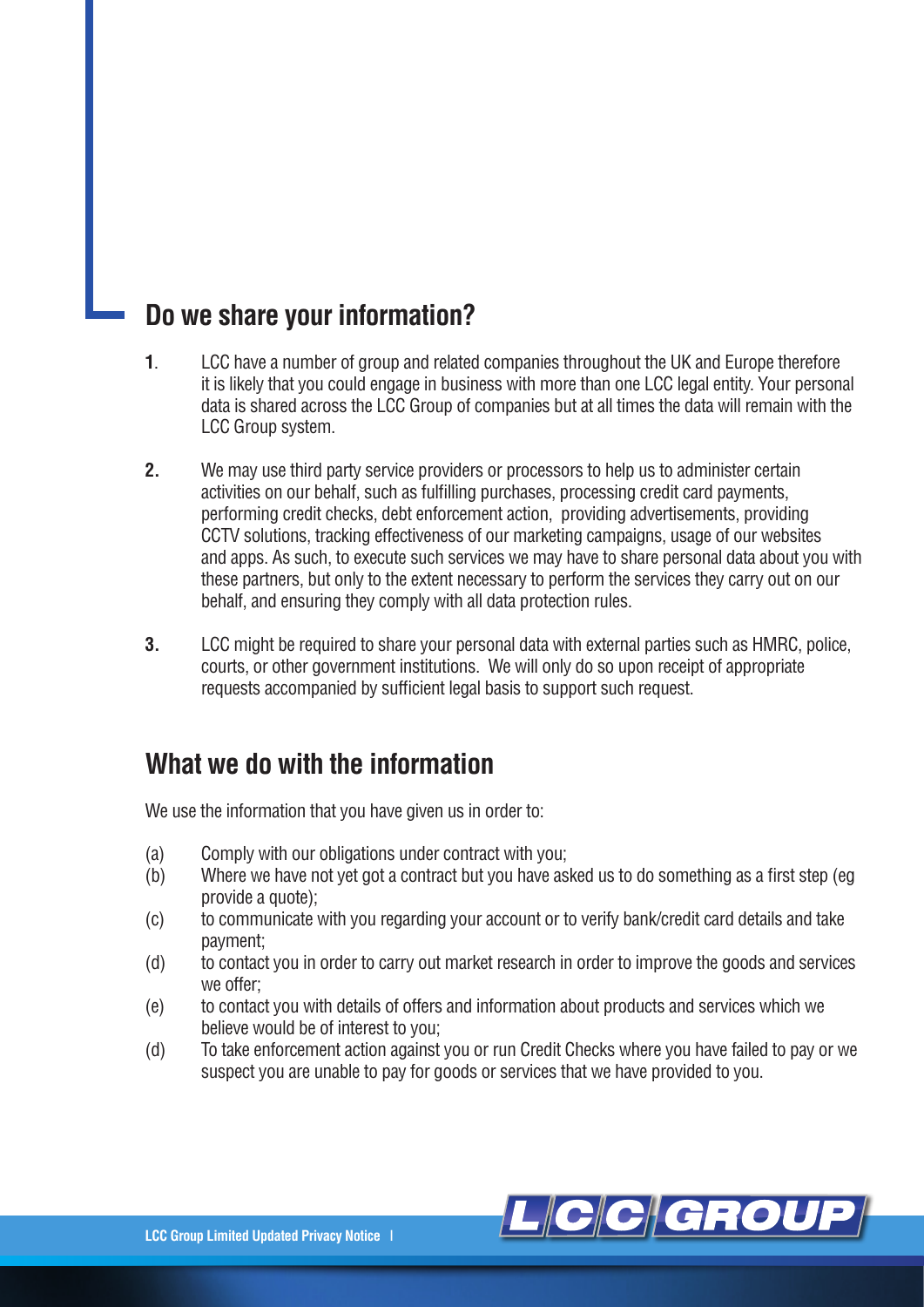#### **How we store your information**

We process personal data in a safe and secure manner. We seek to ensure any IT systems used by us are safe and secure. We use encryption and pseudonymization where suitable. We limit access to personal data to those persons who have need for it. We have guidelines, policies and training available for employees processing personal data and ensure any agents or processors contracted to carry out any service on our behalf have in place reciprocal data protection and security measures.

#### **How long do we store your information?**

Applying the data minimisation principle personal data is not processed longer than necessary. As a general rule data is not retained beyond 6 months dependant on the nature of the data and any regulatory or statutory requirements. For example, we may need to keep data for 7 years where this is required to comply with HMRC requirements, or in the event of contractual disputes the data may be retained until the expiry of the statute of limitations. For further information on the retention timeframe that applies to your data please contact the Data Protection Officer.

#### **Your data protection rights**

**Under data protection law, you have rights including:**

**Your right of access** - You have the right to ask us for copies of your personal information.

**Your right to rectification** - You have the right to ask us to rectify information you think is inaccurate. You also have the right to ask us to complete information you think is incomplete.

**Your right to erasure** - You have the right to ask us to erase your personal information in certain circumstances.

**Your right to restriction of processing** - You have the right to ask us to restrict the processing of your information in certain circumstances.

**Your right to object to processing** - You have the the right to object to the processing of your personal data in certain circumstances.